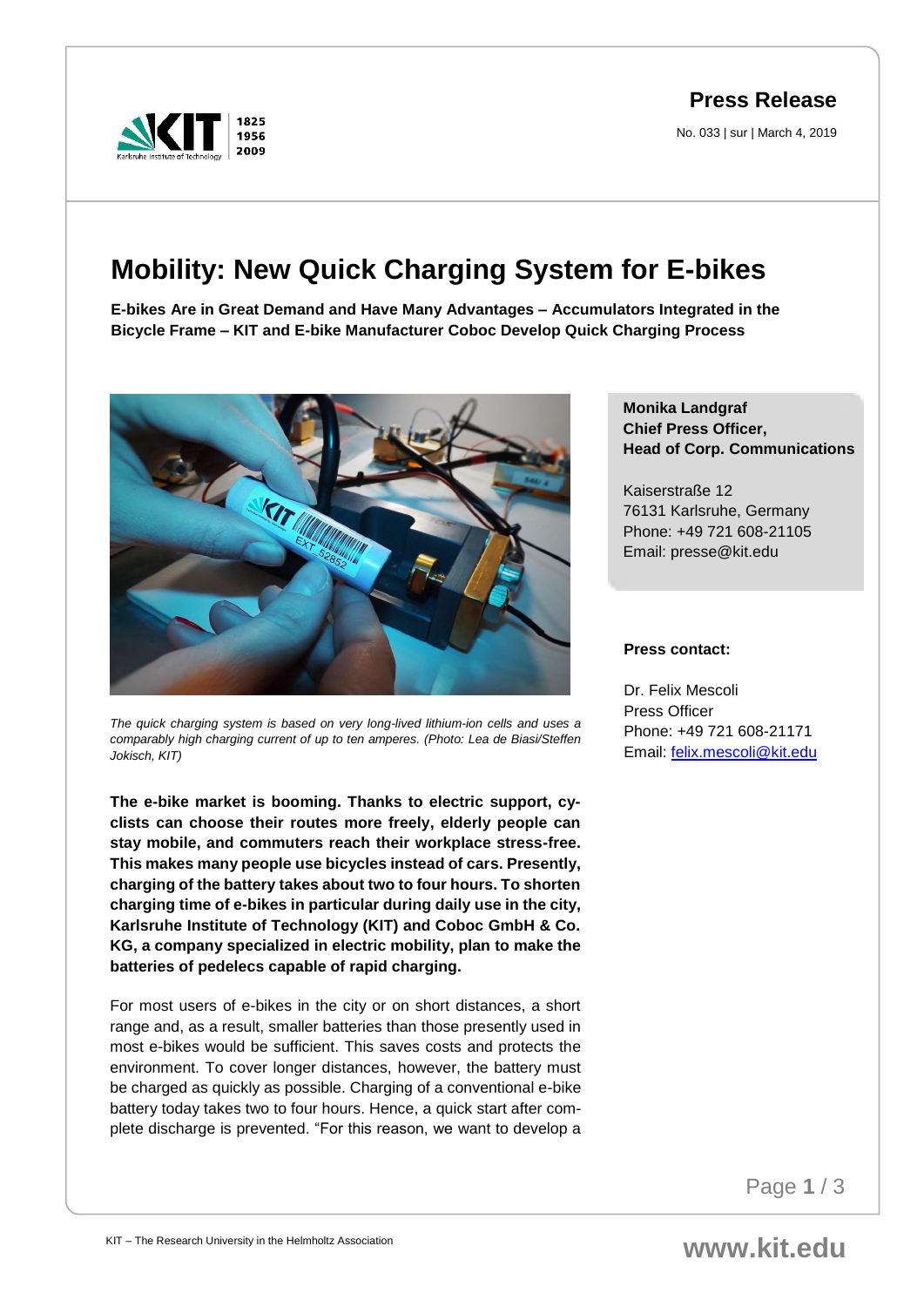## **Press Release**

No. 033 | sur | March 4, 2019



quick charging system for e-bikes, which is compact and reaches a high performance, but is also user-friendly and ecologically compatible," says Nicolaus Lemmertz, scientist of KIT's Institute of Electrical Engineering (ETI), who heads the project.

The new quick charging process is to be based on lithium-ion cells of long service life, to reach a comparably high charging current of up to ten amperes, and to be suited for recharge at normal 230 V plugs within less than one hour. In addition, the battery management system is to offer a diagnosis function: the data measured while the ebike is used are acquired via an internet-of-things solution (IoT), analyzed, and streamed in the internal Coboc cloud. These data reveal the state of charge (SOC) and the state of health (SOH) of the battery, which influence each other.

The data evaluation results will then be made available to manufacturers and users in the form of graphics. On this basis, the e-bike can be optimized and adapted. For preventive maintenance, information on the battery state is updated constantly. "By selling e-bikes with such a smart system, we cannot only increase our market share, but also enhance sustainability," Coboc Director David Horsch emphasizes. Within the project, KIT is responsible for the selection and assessment of suitable lithium-ion cells, for investigating the service life of selected cells, and for developing the quick charging process and the SOC and SOH diagnosis system. Coboc focuses on the analysis of requirements, the development of the operation management system, implementation of the IoT system with the respective server back end as well as on the hardware and its integration into the electric bike. The project is funded by the Federal Ministry for Economic Affairs and Energy (BMWi) under its Central Program to Support Innovations of Medium-sized Enterprises in Germany and will be terminated in late September 2021.

**Being "The Research University in the Helmholtz Association," KIT creates and imparts knowledge for the society and the environment. It is the objective to make significant contributions to the global challenges in the fields of energy, mobility and information. For this, about 9,300 employees cooperate in a broad range of disciplines in natural sciences, engineering sciences, economics, and the humanities and social sciences. KIT prepares its 25,100 students for responsible tasks in society, industry, and science by offering research-based study programs. Innovation efforts at KIT build a bridge between important scientific findings and their application for the benefit of society, economic prosperity, and the preservation of our natural basis of life.**